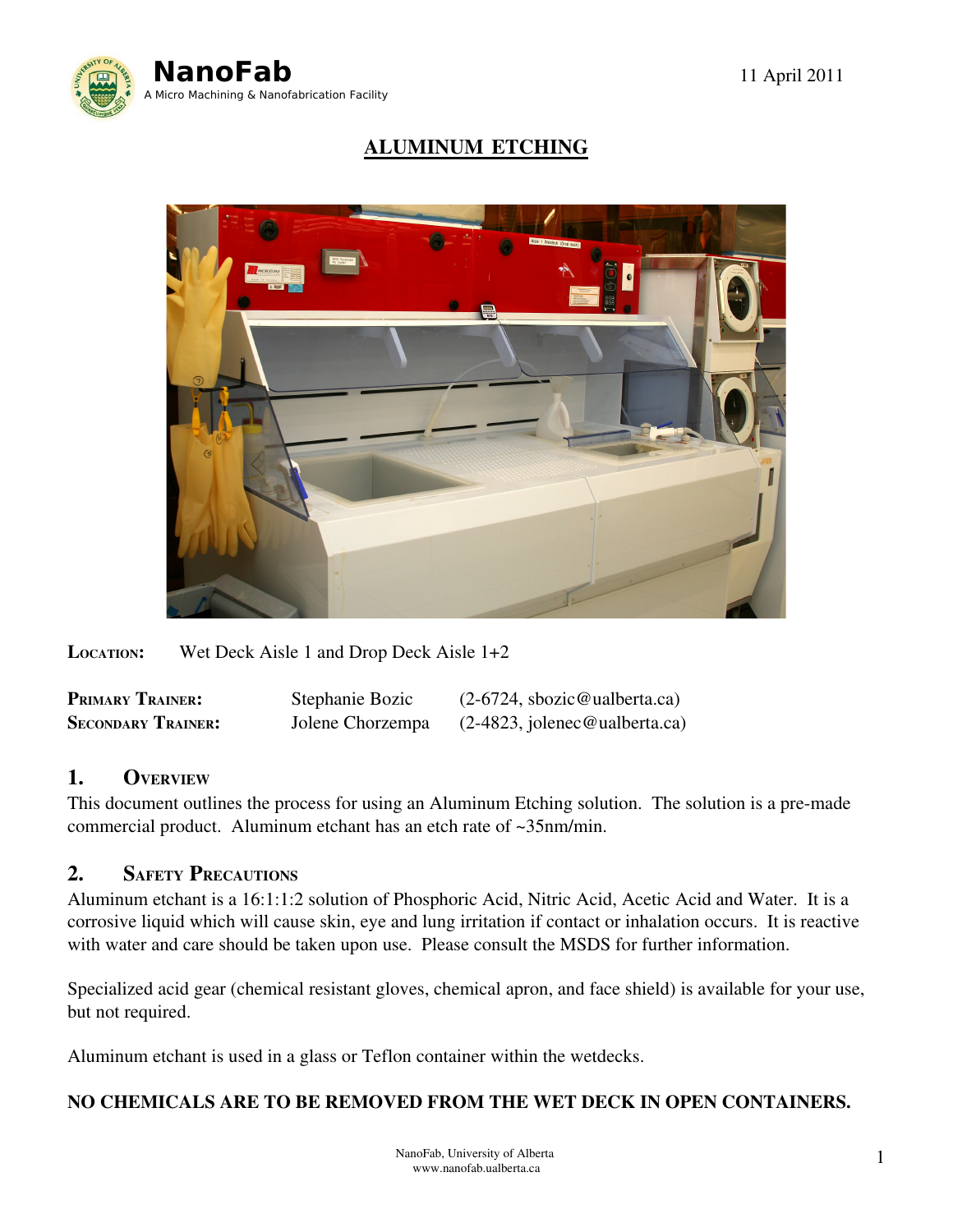

If you are bringing any new materials into the NanoFab for use in your process, it is necessary to fill out a chemical import form (available on our website, http://www.nanofab.ualberta.ca) and supply an MSDS data sheet to Stephanie Bozic.

## 3. OPERATING INSTRUCTIONS

- 1.0 Calculate the amount of time required for the substrates to be in the etching solution.
- 2.0 Transfer your substrates to a carrier
- 3.0 Label a glass or Teflon container with the chemical name (Aluminum Etchant), your name and the date. Choose a container large enough to hold your carrier of wafers.
- 4.0 Use NanoFab stock solution of Aluminum Etchant or create your own etchant from a fresh bottle.
- 5.0 Pour etchant into the glass or Teflon container. Ensure the container is far enough back in the working area of the wet deck as to not introduce vapors into the air.
- 6.0 Place carrier of substrates into the container and agitate gently.
- 7.0 Visually watch for endpoint. Set timer for future reference.
- 8.0 When aluminum is fully etched, remove carrier of substrates slowly out of the container allowing excess solution to drip back into the container.
- 9.0 Carefully place the carrier into the dump rinser and start rinser for 5 cycles.
- 10.0 When rinse cycle is complete, remove substrates and place in Spin Rinse Dryer or use Nitrogen gun to blow dry.
- 11.0 Inspect substrates to ensure complete Aluminum etching.
- 12.0 Document amount of time taken for etching.
- 13.0 Transfer Aluminum Etchant to storage bottle marked with the chemical name, the date and your name. Place storage bottle into cabinet for later use.
- 14.0 Place used glass or Teflon container in dump rinser for 5 cycles and wash wet deck thoroughly after use.
- 15.0 Once Aluminum Etchant becomes too slow it can be disposed of down the drain with lots of water.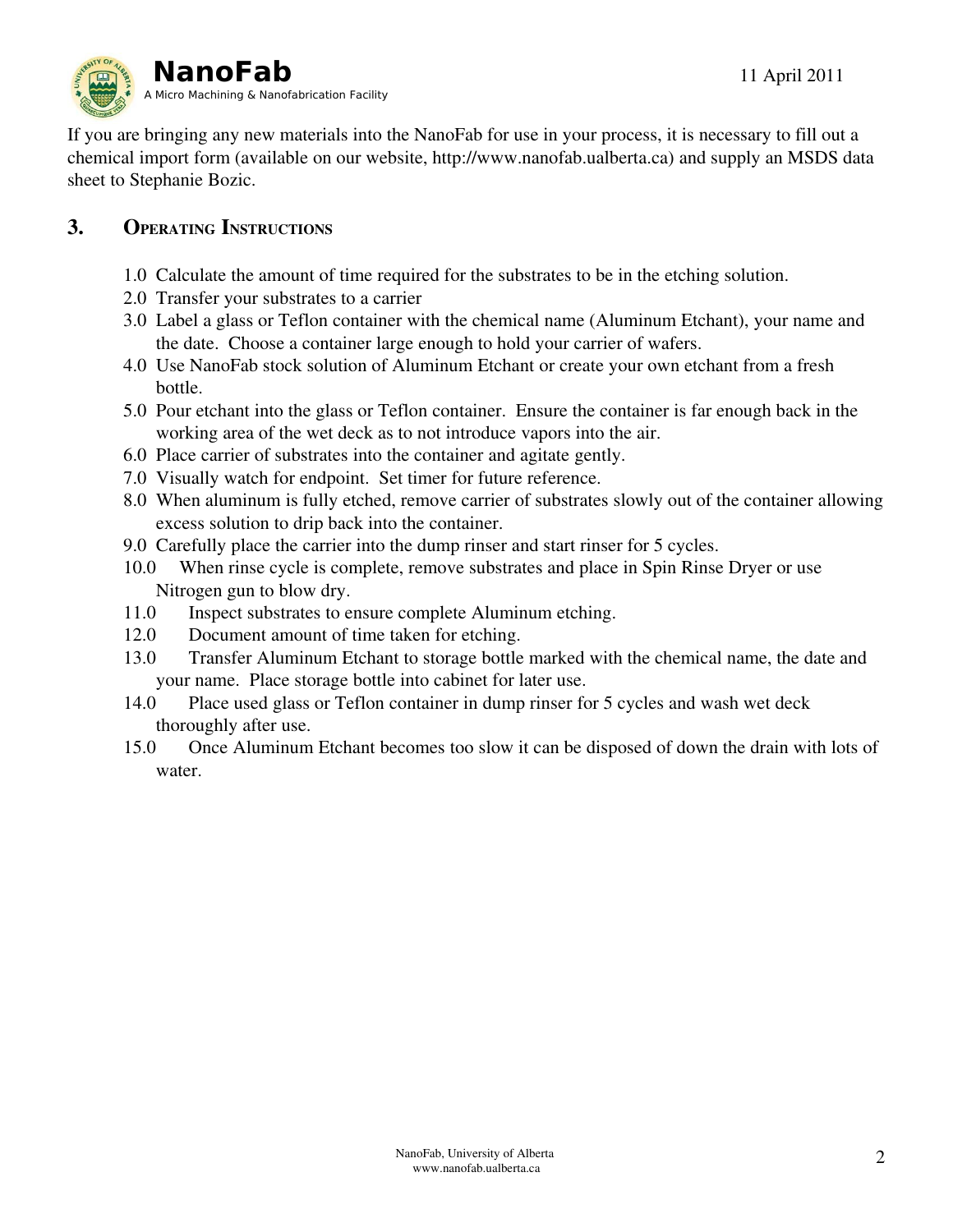**NanoFab** 11 April 2011 A Micro Machining & Nanofabrication Facility



www.nanofab.ualberta.ca